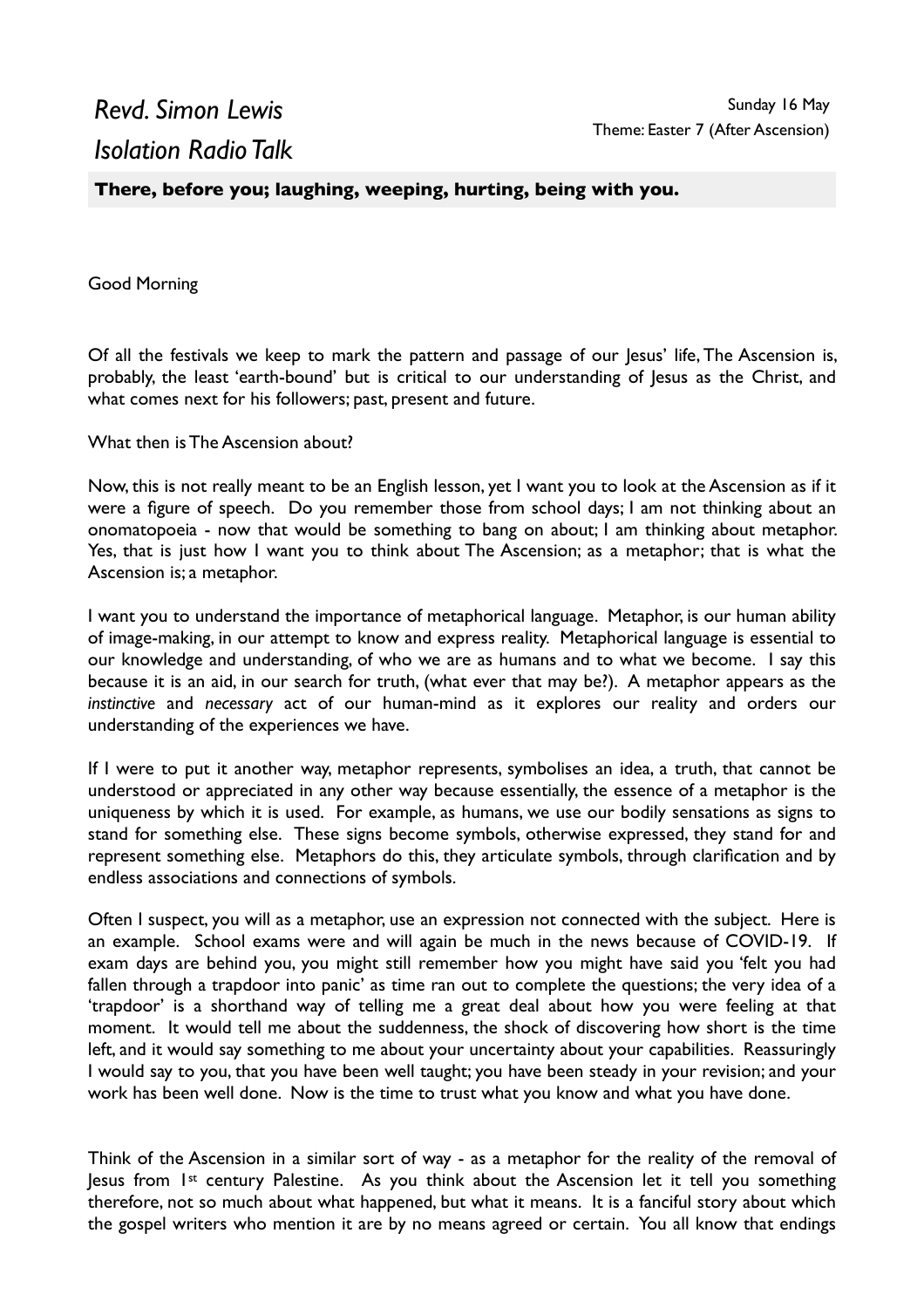can sometimes be difficult; 'got to go now, people to see, things to do'; 'it's time I was going', says a visitor; half an hour later the visitor is still there.

Here they were, the disciples, at the end of what came to be called the Great Forty Days, with these curious accounts of meetings with Jesus and those conversations about 'going away so that the comforter can come'; 'unless I go the Spirit cannot come'. It was a long, long time before they began to understand *what* the Ascension meant; perhaps they thought it would go on being like it was for always: remember we have the pleasure of hindsight, this was all new to them.

No, that is not how life is, is it? You know, I know, that it could not be so. Somehow, the Jesus they knew, the Jesus who was still with them, *that* Jesus had to go away. Looking for a reason, it is not hard for you to say now, that he went away so that he could be known by you today; be known in a world so totally, totally unlike the world of that 1st century, post crucifixion, post resurrection world; in as different culture as you can possibly imagine.

One of the reasons I can ask you to think in this way, is that it is difficult to get a grip on what Luke had in mind, when he wrote these first few verses in The Book of Acts. He uses a word *(diistemi)* that means too 'separate from' but that is also connected with an even older Greek, military word *(diastethi*) that means to keep a proper space on parade between one soldier and the next. Some gospel texts add the sentence that 'he was carried up to heaven'. The word that we translate 'carried up' is used elsewhere as a metaphor. In the First Letter of Peter (1 Peter 2.24.) the writer says Jesus '*bore* (using the same word - carried up) *our sins [our faults] in his body*'; or in the Letter to the Hebrews (7.27), the writer says '*he has no need to offer* (using the same word - carry up) *sacrifices day after day*'. Luke then goes on to use another word in his gospel *(epairo), (6.20 ; 11.27; 24.50)* and uses it very much as a metaphor, when he speaks about the *lifting* up of eyes or voice.

What I've been trying to say, as clearly as I can, is that the author of the Acts of the Apostles, writing about The Ascension, does not seem to be describing a literal event, but a scene in which Jesus is separated from his Disciples, by continuing to move away from them, until he had 'gone from their sight'.

Another way, might be to remember the account of Mallory (whose body was found in 1999 after lying near the summit of Everest since 1924) and Irvine. The last sight of them was 'steadily moving upwards'. We still do not know whether they reached the top – I do not suppose we ever shall.

The evidence of the Disciples, and the life of the Church through all the centuries that have followed, knows something about Jesus. They say he *did* reach his destination; wonderfully he has taken *our humanity* into the *heart of God*. Whatever the future holds; whatever journey of life you make; through the whole muddle and bustle of human relationships; in laughter or tears, joy or sorrow, pain or healing, love or hate - Jesus *is* there, before you, laughing with you, weeping with you, hurting with you, being with you. Whether your life is comedy or tragedy, triumph or defeat, Jesus is always there *before* you.

Next week - Pentecost tells you that, not only is he there waiting for you in the future; he is present with you now. But that *is* another story.